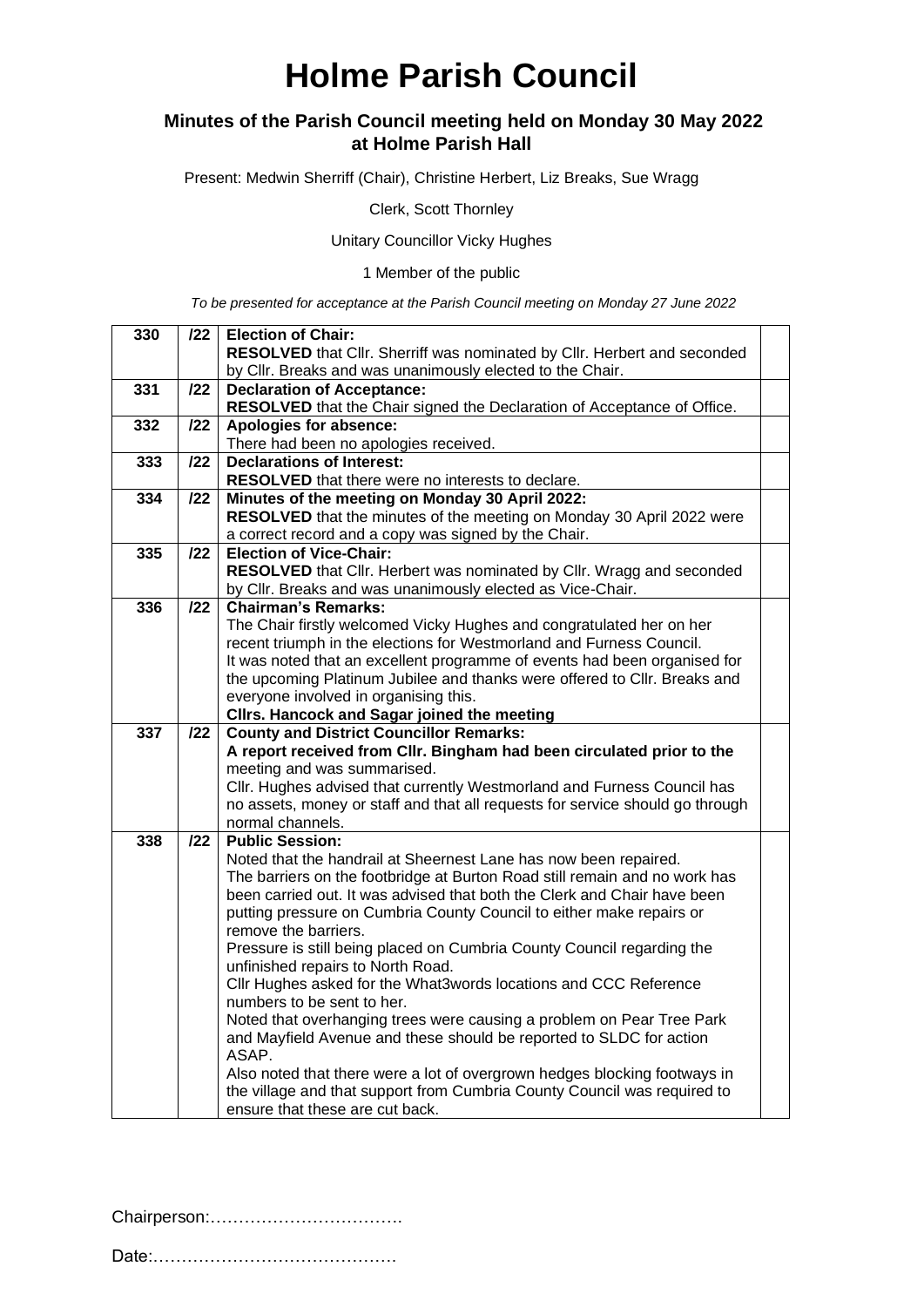# **Holme Parish Council**

### **Minutes of the Parish Council meeting held on Monday 30 May 2022 at Holme Parish Hall**

| 339 | 122 | Finance:                                                                                                       |  |
|-----|-----|----------------------------------------------------------------------------------------------------------------|--|
|     |     | Account balances noted as:                                                                                     |  |
|     |     | Current Account - £13,405.09                                                                                   |  |
|     |     | Deposit Account - £35,071.53                                                                                   |  |
|     |     |                                                                                                                |  |
|     |     | <b>RESOLVED</b> to authorise the following payments:                                                           |  |
|     |     | DH Forestry (Lengthsman Costs May 2022)<br>£552.00<br>Scott Thornley (Salary and Expenses May 2022)<br>£623.13 |  |
|     |     | Holme Parish Hall (Hall Hire April 2022)<br>£18.50                                                             |  |
|     |     | Jean Airey (Internal Audit)<br>£90.60                                                                          |  |
|     |     | Zurich Municipal (Insurance)<br>£652.67                                                                        |  |
|     |     |                                                                                                                |  |
|     |     |                                                                                                                |  |
| 340 | 122 | <b>Policy Reviews:</b>                                                                                         |  |
| 341 | 122 | RESOLVED that this item be deferred until the following meeting.<br>Planning:                                  |  |
|     |     |                                                                                                                |  |
|     |     | SL/2022/0463 at Milie Field, North Road, Holme - Single storey porch                                           |  |
|     |     | extension to the side of the property                                                                          |  |
|     |     |                                                                                                                |  |
|     |     | RESOLVED that there were no objections raised to this application.                                             |  |
|     |     | The council noted the decision on application PN/2022/0037 at Land West                                        |  |
|     |     | of Milnthorpe Road, Holme.                                                                                     |  |
| 342 | 122 | <b>Other Matters:</b>                                                                                          |  |
|     |     | Police Report - No specific incidents relating to the parish on the most                                       |  |
|     |     | recent report. General advice to keep outbuildings locked was reiterated.                                      |  |
|     |     | Councillor Responsibilities - RESOLVED to proceed with the suggestions                                         |  |
|     |     | presented by the Clerk ahead of the meeting.                                                                   |  |
|     |     | It was noted that relevant bodies should be notified of their new                                              |  |
|     |     | representative on the council.<br>The Chair offered thanks to Cllr. Wragg for her dedicated work with the      |  |
|     |     | Lengthsman and everything else she has done whilst on the council.                                             |  |
|     |     | Square Project - RESOLVED that the quotation from Lakeland Gardens                                             |  |
|     |     | would have been too high and the quote for planting work seemed                                                |  |
|     |     | expensive, so this would not be pursued any further.                                                           |  |
|     |     | It was suggested that we go back to our original plans and try to find                                         |  |
|     |     | separate contractors for each section of work required, starting with the                                      |  |
|     |     | construction work. Cllr. Hancock to speak to contractors that he knows in the                                  |  |
|     |     | first instance. RESOLVED that this was the best way forward.                                                   |  |
|     |     | $Playground$ – The fence is to be erected as soon as possible but this is likely<br>to be mid July.            |  |
|     |     | A rotten fencepost will be replaced shortly.                                                                   |  |
|     |     | Village Shop - The current situation with the Post Office had all but stopped                                  |  |
|     |     | the interested party from proceeding. It was noted that the shop is unlikely to                                |  |
|     |     | succeed without the Post Office and this was likely to be true even for a                                      |  |
|     |     | Community Shop.                                                                                                |  |
|     |     | It was suggested that the Clerk speak to One Stop to verify this as they have                                  |  |
|     |     | done some modelling.                                                                                           |  |
|     |     | Jubilee 2022 - Plans are finalised and the timetable has been distributed<br>with the Parish Newsletter.       |  |
|     |     | It was suggested that a photographer for the events would be useful and Cllr.                                  |  |
|     |     | Breaks agreed to approach a local resident.                                                                    |  |
|     |     | Trees - Cllr. Hancock reported that he had been again to inspect the trees                                     |  |
|     |     | and that no work was required until the winter.                                                                |  |
|     |     | Litter Bins - A request had been placed with SLDC and an assessment was                                        |  |
|     |     | now awaited.                                                                                                   |  |

Chairperson:…………………………….

Date:…………………………………….